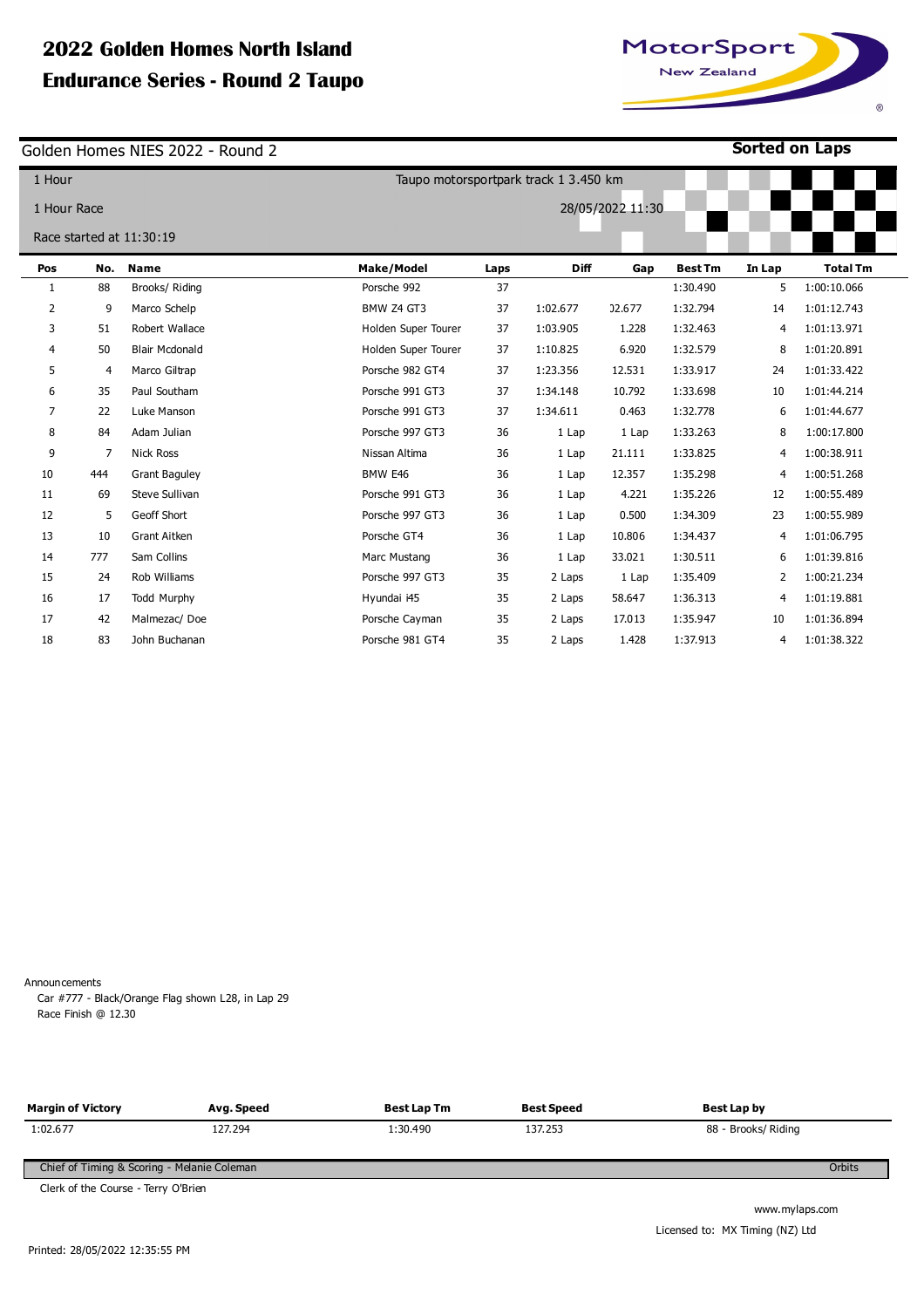# **2022 Golden Homes North Island Endurance Series - I**

Golden Homes NIES 2022 - Round 2

**Sorted on Laps**

 $^\circledR$ 

| MotorSport  |  |  |  |  |
|-------------|--|--|--|--|
| New Zealand |  |  |  |  |
|             |  |  |  |  |

| 2 Hour<br>Taupo motorsportpark track 1 3.450 km |     |                                              |                   |      |            |                  |                |        |                 |
|-------------------------------------------------|-----|----------------------------------------------|-------------------|------|------------|------------------|----------------|--------|-----------------|
| 2 Hour Race                                     |     |                                              |                   |      |            | 28/05/2022 09:00 |                |        |                 |
|                                                 |     | Race (1:59:00 and 1 Laps) started at 9:00:21 |                   |      |            |                  |                |        |                 |
| Pos                                             | No. | <b>Name</b>                                  | <b>Make/Model</b> | Laps | Diff       | Gap              | <b>Best Tm</b> | In Lap | <b>Total Tm</b> |
| $\mathbf{1}$                                    | 42  | Chambers/ McCormack                          | Porsche 996 GT3   | 54   |            |                  | 1:39.023       | 36     | 2:00:40.672     |
| 2                                               | 123 | Murphy/ Cooley                               | Seat Supacopa     | 54   | 6.791      | 6.791            | 1:39.066       | 41     | 2:00:47.463     |
| 3                                               | 64  | Whitburn/ Ball                               | BMW E92           | 54   | 45.546     | 38.755           | 1:38.729       | 36     | 2:01:26.218     |
| 4                                               | 11  | Morton/ Alexander                            | Toyota 86         | 54   | 1:06.503   | 20.957           | 1:41.937       | 30     | 2:01:47.175     |
| 5                                               | 234 | Cutfield/Dong                                | Porsche 996 GT3   | 54   | 1:28.113   | 21.610           | 1:38.982       | 25     | 2:02:08.785     |
| 6                                               | 28  | Wall/ Hammond                                | Honda Civic       | 53   | 1 Lap      | 1 Lap            | 1:44.867       | 24     | 2:01:17.403     |
| 7                                               | 9   | Cotterill/ Allen                             | Toyota 86         | 53   | 1 Lap      | 14.339           | 1:46.280       | 30     | 2:01:31.742     |
| 8                                               | 700 | Ross/Dias                                    | Holden Commodore  | 53   | 1 Lap      | 15.345           | 1:44.492       | 24     | 2:01:47.087     |
| 9                                               | 90  | Thomsen/ Donohue                             | Mitsubishi Mirage | 52   | 2 Laps     | 1 Lap            | 1:47.460       | 25     | 2:00:42.877     |
| 10                                              | 88  | McCullough/ Foster                           | Honda Integra     | 52   | 2 Laps     | 19.114           | 1:44.656       | 37     | 2:01:01.991     |
| 11                                              | 94  | Ussher/ Stoneman                             | Ford Falcon FG    | 52   | 2 Laps     | 54.860           | 1:41.551       | 34     | 2:01:56.851     |
| 12                                              | 77  | Biggar/ Owers                                | Porsche Boxter    | 52   | 2 Laps     | 21.687           | 1:48.570       | 32     | 2:02:18.538     |
| 13                                              | 57  | P Fougere/ Fougere                           | Holden Commodore  | 52   | 2 Laps     | 6.253            | 1:46.063       | 43     | 2:02:24.791     |
| 14                                              | 888 | A Lowndes/ N Lowndes                         | Nissan Pulsar     | 51   | 3 Laps     | 1 Lap            | 1:49.763       | 28     | 2:00:43.643     |
| 15                                              | 45  | Horn/ Baker                                  | Mazda RX8         | 51   | 3 Laps     | 15.965           | 1:44.150       | 29     | 2:00:59.608     |
| 16                                              | 23  | G Kroef/ B Kroef                             | Ford Ute          | 51   | 3 Laps     | 13.674           | 1:44.074       | 26     | 2:01:13.282     |
| 17                                              | 50  | C Banks/ D Banks                             | <b>BMW</b>        | 50   | 4 Laps     | 1 Lap            | 1:50.508       | 44     | 2:01:40.668     |
| 18                                              | 999 | Neill/ Simmonds                              | Toyota Celica     | 49   | 5 Laps     | 1 Lap            | 1:52.652       | 45     | 2:00:47.169     |
| 19                                              | 31  | Richards/ Vear                               | Nissan Primera    | 49   | 5 Laps     | 43.998           | 1:53.366       | 34     | 2:01:31.167     |
|                                                 |     | Not qualified $(75\% = 41 \text{ Laps})$     |                   |      |            |                  |                |        |                 |
| <b>DNF</b>                                      | 660 | Pierce/ Forman                               | BMW E46           | 29   | <b>DNF</b> |                  | 1:46.233       | 26     | 1:18:04.015     |

| Announcements                                        |                                                                                         |                    |                   |                     |        |
|------------------------------------------------------|-----------------------------------------------------------------------------------------|--------------------|-------------------|---------------------|--------|
| Race started under Safety Car                        |                                                                                         |                    |                   |                     |        |
| Safety Car in on L24 - 1 hour and 5 mins after start |                                                                                         |                    |                   |                     |        |
| SAFETY CAR out L34 in L36                            |                                                                                         |                    |                   |                     |        |
|                                                      | Car #234 - Breakout of lap time on L25, Black/White flag shown L26                      |                    |                   |                     |        |
|                                                      | Car #64 - Breakout of lap time on L32, Black/White flag shown L33.                      |                    |                   |                     |        |
|                                                      | Car #64 - Breakout of lap time again on L38, Time Penalty - 10secs added to total time. |                    |                   |                     |        |
| Race Finish @ 11.01                                  |                                                                                         |                    |                   |                     |        |
| <b>Margin of Victory</b>                             | Avg. Speed                                                                              | <b>Best Lap Tm</b> | <b>Best Speed</b> | Best Lap by         |        |
| 6.791                                                | 92.627                                                                                  | 1:38.729           | 125.799           | 64 - Whitburn/ Ball |        |
|                                                      |                                                                                         |                    |                   |                     |        |
| Chief of Timing & Scoring - Melanie Coleman          |                                                                                         |                    |                   |                     | Orbits |

Chief of Timing & Scoring - Melanie Coleman

Clerk of the Course - Terry O'Brien